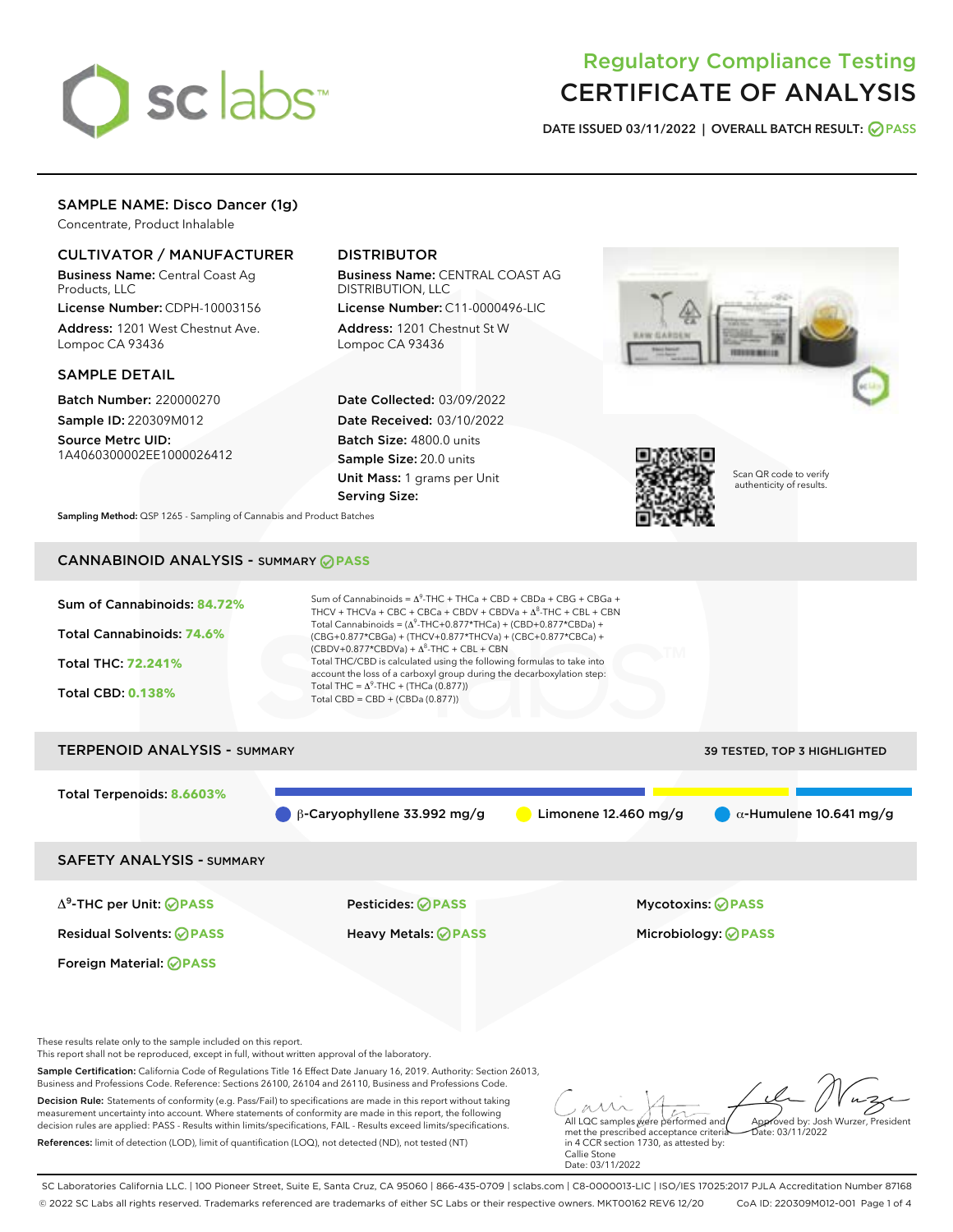



DISCO DANCER (1G) | DATE ISSUED 03/11/2022 | OVERALL BATCH RESULT: **○** PASS

#### CANNABINOID TEST RESULTS - 03/10/2022 2 PASS

Tested by high-performance liquid chromatography with diode-array detection (HPLC-DAD). **Method:** QSP 1157 - Analysis of Cannabinoids by HPLC-DAD

#### TOTAL CANNABINOIDS: **74.6%**

Total Cannabinoids (Total THC) + (Total CBD) + (Total CBG) + (Total THCV) + (Total CBC) +  $(Total$  CBDV) +  $\Delta$ <sup>8</sup>-THC + CBL + CBN

TOTAL THC: **72.241%** Total THC (Δ<sup>9</sup> -THC+0.877\*THCa)

TOTAL CBD: **0.138%**

Total CBD (CBD+0.877\*CBDa)

TOTAL CBG: 1.4% Total CBG (CBG+0.877\*CBGa)

TOTAL THCV: 0.336% Total THCV (THCV+0.877\*THCVa)

TOTAL CBC: 0.507% Total CBC (CBC+0.877\*CBCa)

TOTAL CBDV: ND Total CBDV (CBDV+0.877\*CBDVa)

| <b>COMPOUND</b>  | LOD/LOO<br>(mg/g)          | <b>MEASUREMENT</b><br><b>UNCERTAINTY</b><br>(mg/g) | <b>RESULT</b><br>(mg/g) | <b>RESULT</b><br>(%) |
|------------------|----------------------------|----------------------------------------------------|-------------------------|----------------------|
| <b>THCa</b>      | 0.05 / 0.14                | ±15.901                                            | 795.03                  | 79.503               |
| $\Delta^9$ -THC  | 0.06 / 0.26                | ±0.675                                             | 25.17                   | 2.517                |
| <b>CBGa</b>      | 0.1/0.2                    | ±0.59                                              | 14.5                    | 1.45                 |
| <b>CBCa</b>      | 0.07/0.28                  | ±0.220                                             | 5.78                    | 0.578                |
| <b>THCVa</b>     | 0.07/0.20                  | ±0.142                                             | 3.83                    | 0.383                |
| <b>CBDa</b>      | 0.02 / 0.19                | ±0.036                                             | 1.57                    | 0.157                |
| <b>CBG</b>       | 0.06/0.19                  | ±0.039                                             | 1.28                    | 0.128                |
| $\Lambda^8$ -THC | 0.1 / 0.4                  | N/A                                                | <b>ND</b>               | <b>ND</b>            |
| <b>THCV</b>      | 0.1/0.2                    | N/A                                                | <b>ND</b>               | <b>ND</b>            |
| <b>CBD</b>       | 0.07/0.29                  | N/A                                                | <b>ND</b>               | <b>ND</b>            |
| <b>CBDV</b>      | 0.04 / 0.15                | N/A                                                | <b>ND</b>               | <b>ND</b>            |
| <b>CBDVa</b>     | 0.03 / 0.53                | N/A                                                | <b>ND</b>               | <b>ND</b>            |
| <b>CBL</b>       | 0.06 / 0.24                | N/A                                                | <b>ND</b>               | <b>ND</b>            |
| <b>CBN</b>       | 0.1/0.3                    | N/A                                                | <b>ND</b>               | <b>ND</b>            |
| <b>CBC</b>       | 0.2 / 0.5                  | N/A                                                | <b>ND</b>               | <b>ND</b>            |
|                  | <b>SUM OF CANNABINOIDS</b> |                                                    | 847.2 mg/g              | 84.72%               |

#### **UNIT MASS: 1 grams per Unit**

| $\Delta^9$ -THC per Unit              | 1100 per-package limit | 25.17 mg/unit  | <b>PASS</b> |
|---------------------------------------|------------------------|----------------|-------------|
| <b>Total THC per Unit</b>             |                        | 722.41 mg/unit |             |
| <b>CBD</b> per Unit                   |                        | <b>ND</b>      |             |
| <b>Total CBD per Unit</b>             |                        | $1.38$ mg/unit |             |
| Sum of Cannabinoids<br>per Unit       |                        | 847.2 mg/unit  |             |
| <b>Total Cannabinoids</b><br>per Unit |                        | 746.2 mg/unit  |             |

# TERPENOID TEST RESULTS - 03/11/2022

Terpene analysis utilizing gas chromatography-flame ionization detection (GC-FID). **Method:** QSP 1192 - Analysis of Terpenoids by GC-FID

| <b>COMPOUND</b>         | LOD/LOQ<br>(mg/g) | <b>MEASUREMENT</b><br><b>UNCERTAINTY</b><br>(mg/g) | <b>RESULT</b><br>(mg/g)                          | <b>RESULT</b><br>(%) |
|-------------------------|-------------------|----------------------------------------------------|--------------------------------------------------|----------------------|
| β-Caryophyllene         | 0.004 / 0.012     | ±0.9416                                            | 33.992                                           | 3.3992               |
| Limonene                | 0.005 / 0.016     | ±0.1383                                            | 12.460                                           | 1.2460               |
| $\alpha$ -Humulene      | 0.009/0.029       | ±0.2660                                            | 10.641                                           | 1.0641               |
| <b>Myrcene</b>          | 0.008 / 0.025     | ±0.0796                                            | 7.961                                            | 0.7961               |
| Linalool                | 0.009 / 0.032     | ±0.1645                                            | 5.557                                            | 0.5557               |
| $\alpha$ -Bisabolol     | 0.008 / 0.026     | ±0.1498                                            | 3.610                                            | 0.3610               |
| Terpineol               | 0.009 / 0.031     | ±0.0842                                            | 1.762                                            | 0.1762               |
| $\beta$ -Pinene         | 0.004 / 0.014     | ±0.0156                                            | 1.750                                            | 0.1750               |
| trans-ß-Farnesene       | 0.008 / 0.025     | ±0.0452                                            | 1.639                                            | 0.1639               |
| Fenchol                 | 0.010 / 0.034     | ±0.0457                                            | 1.517                                            | 0.1517               |
| $\alpha$ -Pinene        | 0.005 / 0.017     | ±0.0098                                            | 1.464                                            | 0.1464               |
| Nerolidol               | 0.006 / 0.019     | ±0.0608                                            | 1.240                                            | 0.1240               |
| Caryophyllene<br>Oxide  | 0.010 / 0.033     | ±0.0236                                            | 0.660                                            | 0.0660               |
| <b>B-Ocimene</b>        | 0.006 / 0.020     | ±0.0146                                            | 0.586                                            | 0.0586               |
| Valencene               | 0.009 / 0.030     | ±0.0219                                            | 0.408                                            | 0.0408               |
| <b>Borneol</b>          | 0.005 / 0.016     | ±0.0127                                            | 0.389                                            | 0.0389               |
| Fenchone                | 0.009 / 0.028     | ±0.0056                                            | 0.248                                            | 0.0248               |
| Terpinolene             | 0.008 / 0.026     | ±0.0037                                            | 0.232                                            | 0.0232               |
| Camphene                | 0.005 / 0.015     | ±0.0017                                            | 0.184                                            | 0.0184               |
| Citronellol             | 0.003 / 0.010     | ±0.0062                                            | 0.164                                            | 0.0164               |
| Geraniol                | 0.002 / 0.007     | ±0.0024                                            | 0.070                                            | 0.0070               |
| Sabinene Hydrate        | 0.006 / 0.022     | ±0.0015                                            | 0.050                                            | 0.0050               |
| <b>Nerol</b>            | 0.003 / 0.011     | ±0.0007                                            | 0.019                                            | 0.0019               |
| Sabinene                | 0.004 / 0.014     | N/A                                                | <loq< th=""><th><math>&lt;</math>LOQ</th></loq<> | $<$ LOQ              |
| $\alpha$ -Phellandrene  | 0.006 / 0.020     | N/A                                                | <loq< th=""><th><loq< th=""></loq<></th></loq<>  | <loq< th=""></loq<>  |
| $\gamma$ -Terpinene     | 0.006 / 0.018     | N/A                                                | <loq< th=""><th><loq< th=""></loq<></th></loq<>  | <loq< th=""></loq<>  |
| $\Lambda^3$ -Carene     | 0.005 / 0.018     | N/A                                                | ND                                               | <b>ND</b>            |
| $\alpha$ -Terpinene     | 0.005 / 0.017     | N/A                                                | <b>ND</b>                                        | <b>ND</b>            |
| p-Cymene                | 0.005 / 0.016     | N/A                                                | ND                                               | <b>ND</b>            |
| Eucalyptol              | 0.006 / 0.018     | N/A                                                | <b>ND</b>                                        | <b>ND</b>            |
| Isopulegol              | 0.005 / 0.016     | N/A                                                | ND                                               | ND                   |
| Camphor                 | 0.006 / 0.019     | N/A                                                | ND                                               | ND                   |
| Isoborneol              | 0.004 / 0.012     | N/A                                                | <b>ND</b>                                        | ND                   |
| Menthol                 | 0.008 / 0.025     | N/A                                                | <b>ND</b>                                        | ND                   |
| Pulegone                | 0.003 / 0.011     | N/A                                                | ND                                               | ND                   |
| <b>Geranyl Acetate</b>  | 0.004 / 0.014     | N/A                                                | <b>ND</b>                                        | ND                   |
| $\alpha$ -Cedrene       | 0.005 / 0.016     | N/A                                                | <b>ND</b>                                        | ND                   |
| Guaiol                  | 0.009 / 0.030     | N/A                                                | ND                                               | ND                   |
| Cedrol                  | 0.008 / 0.027     | N/A                                                | <b>ND</b>                                        | ND                   |
| <b>TOTAL TERPENOIDS</b> |                   | 86.603 mg/g                                        | 8.6603%                                          |                      |

SC Laboratories California LLC. | 100 Pioneer Street, Suite E, Santa Cruz, CA 95060 | 866-435-0709 | sclabs.com | C8-0000013-LIC | ISO/IES 17025:2017 PJLA Accreditation Number 87168 © 2022 SC Labs all rights reserved. Trademarks referenced are trademarks of either SC Labs or their respective owners. MKT00162 REV6 12/20 CoA ID: 220309M012-001 Page 2 of 4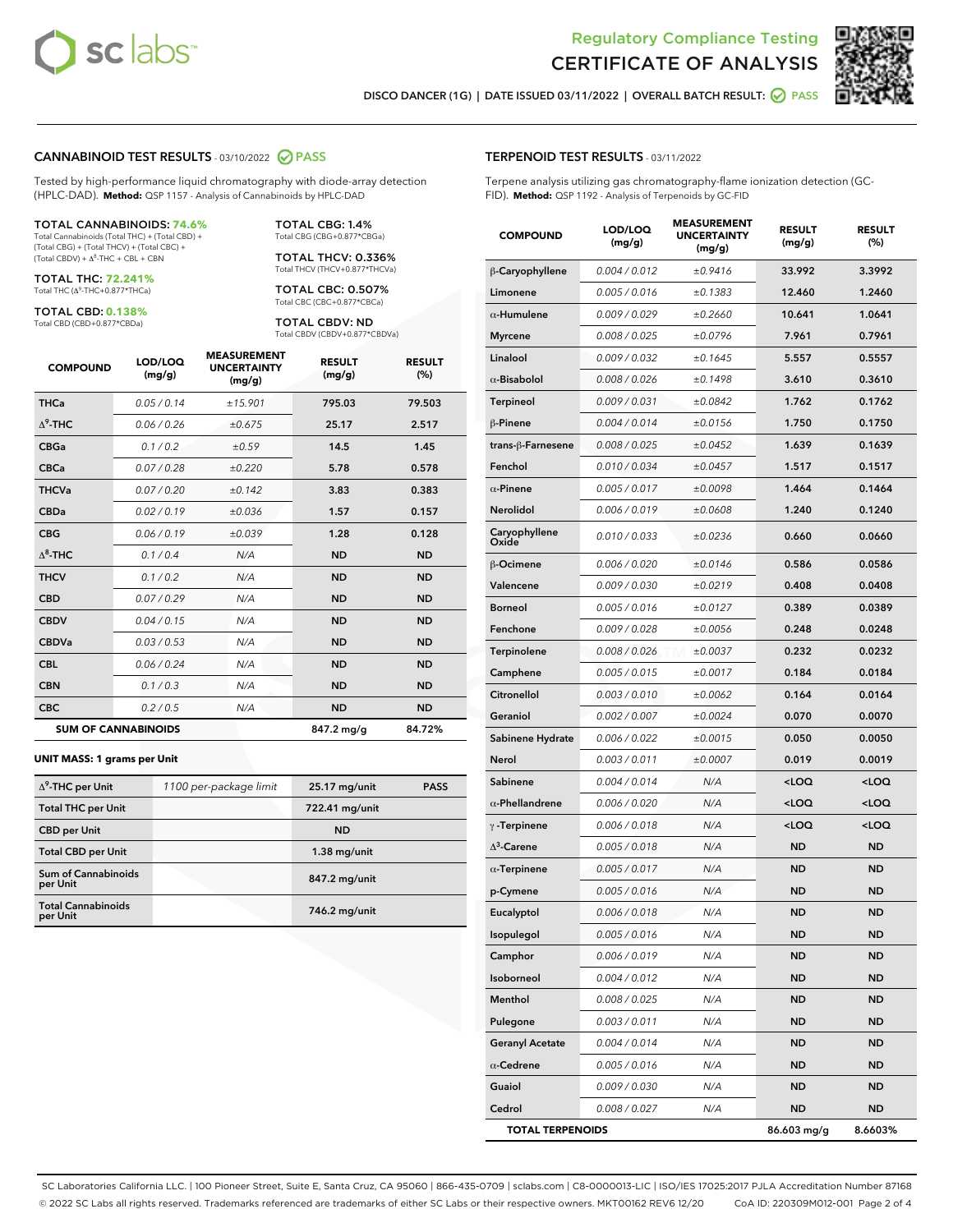



DISCO DANCER (1G) | DATE ISSUED 03/11/2022 | OVERALL BATCH RESULT:  $\bigcirc$  PASS

### CATEGORY 1 PESTICIDE TEST RESULTS - 03/11/2022 2 PASS

Pesticide and plant growth regulator analysis utilizing high-performance liquid chromatography-mass spectrometry (HPLC-MS) or gas chromatography-mass spectrometry (GC-MS). \*GC-MS utilized where indicated. **Method:** QSP 1212 - Analysis of Pesticides and Mycotoxins by LC-MS or QSP 1213 - Analysis of Pesticides by GC-MS

| <b>COMPOUND</b>             | LOD/LOQ<br>$(\mu g/g)$ | <b>ACTION</b><br>LIMIT<br>$(\mu g/g)$ | <b>MEASUREMENT</b><br><b>UNCERTAINTY</b><br>$(\mu g/g)$ | <b>RESULT</b><br>$(\mu g/g)$ | <b>RESULT</b> |
|-----------------------------|------------------------|---------------------------------------|---------------------------------------------------------|------------------------------|---------------|
| Aldicarb                    | 0.03 / 0.08            | $\ge$ LOD                             | N/A                                                     | <b>ND</b>                    | <b>PASS</b>   |
| Carbofuran                  | 0.02 / 0.05            | $\ge$ LOD                             | N/A                                                     | <b>ND</b>                    | <b>PASS</b>   |
| Chlordane*                  | 0.03 / 0.08            | $\ge$ LOD                             | N/A                                                     | <b>ND</b>                    | <b>PASS</b>   |
| Chlorfenapyr*               | 0.03/0.10              | $\ge$ LOD                             | N/A                                                     | <b>ND</b>                    | <b>PASS</b>   |
| Chlorpyrifos                | 0.02/0.06              | $\ge$ LOD                             | N/A                                                     | <b>ND</b>                    | <b>PASS</b>   |
| Coumaphos                   | 0.02 / 0.07            | $>$ LOD                               | N/A                                                     | <b>ND</b>                    | <b>PASS</b>   |
| Daminozide                  | 0.02 / 0.07            | $>$ LOD                               | N/A                                                     | <b>ND</b>                    | <b>PASS</b>   |
| <b>Dichlorvos</b><br>(DDVP) | 0.03/0.09              | $\ge$ LOD                             | N/A                                                     | <b>ND</b>                    | <b>PASS</b>   |
| Dimethoate                  | 0.03/0.08              | $>$ LOD                               | N/A                                                     | <b>ND</b>                    | <b>PASS</b>   |
| Ethoprophos                 | 0.03/0.10              | $\ge$ LOD                             | N/A                                                     | <b>ND</b>                    | <b>PASS</b>   |
| Etofenprox                  | 0.02 / 0.06            | $>$ LOD                               | N/A                                                     | <b>ND</b>                    | <b>PASS</b>   |
| Fenoxycarb                  | 0.03/0.08              | $>$ LOD                               | N/A                                                     | <b>ND</b>                    | <b>PASS</b>   |
| Fipronil                    | 0.03/0.08              | $\ge$ LOD                             | N/A                                                     | <b>ND</b>                    | <b>PASS</b>   |
| Imazalil                    | 0.02 / 0.06            | $>$ LOD                               | N/A                                                     | <b>ND</b>                    | <b>PASS</b>   |
| <b>Methiocarb</b>           | 0.02 / 0.07            | $\ge$ LOD                             | N/A                                                     | <b>ND</b>                    | <b>PASS</b>   |
| Parathion-methyl            | 0.03/0.10              | $>$ LOD                               | N/A                                                     | <b>ND</b>                    | <b>PASS</b>   |
| <b>Mevinphos</b>            | 0.03/0.09              | $\ge$ LOD                             | N/A                                                     | <b>ND</b>                    | <b>PASS</b>   |
| Paclobutrazol               | 0.02 / 0.05            | $\ge$ LOD                             | N/A                                                     | <b>ND</b>                    | <b>PASS</b>   |
| Propoxur                    | 0.03/0.09              | $\ge$ LOD                             | N/A                                                     | <b>ND</b>                    | <b>PASS</b>   |
| Spiroxamine                 | 0.03/0.08              | $\ge$ LOD                             | N/A                                                     | <b>ND</b>                    | <b>PASS</b>   |
| Thiacloprid                 | 0.03/0.10              | $>$ LOD                               | N/A                                                     | <b>ND</b>                    | <b>PASS</b>   |
|                             |                        |                                       |                                                         |                              |               |

#### CATEGORY 2 PESTICIDE TEST RESULTS - 03/11/2022 @ PASS

| <b>COMPOUND</b>          | LOD/LOQ<br>$(\mu g/g)$ | <b>ACTION</b><br><b>LIMIT</b><br>$(\mu g/g)$ | <b>MEASUREMENT</b><br><b>UNCERTAINTY</b><br>$(\mu g/g)$ | <b>RESULT</b><br>$(\mu g/g)$ | <b>RESULT</b> |
|--------------------------|------------------------|----------------------------------------------|---------------------------------------------------------|------------------------------|---------------|
| Abamectin                | 0.03/0.10              | 0.1                                          | N/A                                                     | <b>ND</b>                    | <b>PASS</b>   |
| Acephate                 | 0.02/0.07              | 0.1                                          | N/A                                                     | <b>ND</b>                    | <b>PASS</b>   |
| Acequinocyl              | 0.02/0.07              | 0.1                                          | N/A                                                     | <b>ND</b>                    | <b>PASS</b>   |
| Acetamiprid              | 0.02/0.05              | 0.1                                          | N/A                                                     | <b>ND</b>                    | <b>PASS</b>   |
| Azoxystrobin             | 0.02 / 0.07            | 0.1                                          | N/A                                                     | <b>ND</b>                    | <b>PASS</b>   |
| <b>Bifenazate</b>        | 0.01/0.04              | 0.1                                          | N/A                                                     | <b>ND</b>                    | <b>PASS</b>   |
| <b>Bifenthrin</b>        | 0.02 / 0.05            | 3                                            | N/A                                                     | <b>ND</b>                    | <b>PASS</b>   |
| <b>Boscalid</b>          | 0.03/0.09              | 0.1                                          | N/A                                                     | <b>ND</b>                    | <b>PASS</b>   |
| Captan                   | 0.19/0.57              | 0.7                                          | N/A                                                     | <b>ND</b>                    | <b>PASS</b>   |
| Carbaryl                 | 0.02/0.06              | 0.5                                          | N/A                                                     | <b>ND</b>                    | <b>PASS</b>   |
| Chlorantranilip-<br>role | 0.04/0.12              | 10                                           | N/A                                                     | <b>ND</b>                    | <b>PASS</b>   |
| Clofentezine             | 0.03/0.09              | 0.1                                          | N/A                                                     | <b>ND</b>                    | <b>PASS</b>   |

| <b>CATEGORY 2 PESTICIDE TEST RESULTS</b> - 03/11/2022 continued |  |
|-----------------------------------------------------------------|--|
|-----------------------------------------------------------------|--|

| <b>COMPOUND</b>               | LOD/LOQ<br>(µg/g) | <b>ACTION</b><br><b>LIMIT</b><br>$(\mu g/g)$ | <b>MEASUREMENT</b><br><b>UNCERTAINTY</b><br>(µg/g) | <b>RESULT</b><br>(µg/g) | <b>RESULT</b> |
|-------------------------------|-------------------|----------------------------------------------|----------------------------------------------------|-------------------------|---------------|
| Cyfluthrin                    | 0.12 / 0.38       | $\overline{c}$                               | N/A                                                | <b>ND</b>               | <b>PASS</b>   |
| Cypermethrin                  | 0.11 / 0.32       | 1                                            | N/A                                                | <b>ND</b>               | <b>PASS</b>   |
| <b>Diazinon</b>               | 0.02 / 0.05       | 0.1                                          | N/A                                                | <b>ND</b>               | <b>PASS</b>   |
| Dimethomorph                  | 0.03 / 0.09       | $\overline{2}$                               | N/A                                                | <b>ND</b>               | <b>PASS</b>   |
| Etoxazole                     | 0.02 / 0.06       | 0.1                                          | N/A                                                | <b>ND</b>               | <b>PASS</b>   |
| Fenhexamid                    | 0.03 / 0.09       | 0.1                                          | N/A                                                | <b>ND</b>               | <b>PASS</b>   |
| Fenpyroximate                 | 0.02 / 0.06       | 0.1                                          | N/A                                                | <b>ND</b>               | <b>PASS</b>   |
| Flonicamid                    | 0.03 / 0.10       | 0.1                                          | N/A                                                | <b>ND</b>               | <b>PASS</b>   |
| Fludioxonil                   | 0.03 / 0.10       | 0.1                                          | N/A                                                | <b>ND</b>               | <b>PASS</b>   |
| Hexythiazox                   | 0.02 / 0.07       | 0.1                                          | N/A                                                | <b>ND</b>               | <b>PASS</b>   |
| Imidacloprid                  | 0.04 / 0.11       | 5                                            | N/A                                                | <b>ND</b>               | <b>PASS</b>   |
| Kresoxim-methyl               | 0.02 / 0.07       | 0.1                                          | N/A                                                | <b>ND</b>               | <b>PASS</b>   |
| <b>Malathion</b>              | 0.03 / 0.09       | 0.5                                          | N/A                                                | <b>ND</b>               | <b>PASS</b>   |
| Metalaxyl                     | 0.02 / 0.07       | $\overline{c}$                               | N/A                                                | <b>ND</b>               | <b>PASS</b>   |
| Methomyl                      | 0.03 / 0.10       | $\mathbf{1}$                                 | N/A                                                | <b>ND</b>               | <b>PASS</b>   |
| Myclobutanil                  | 0.03 / 0.09       | 0.1                                          | N/A                                                | <b>ND</b>               | <b>PASS</b>   |
| Naled                         | 0.02 / 0.07       | 0.1                                          | N/A                                                | <b>ND</b>               | <b>PASS</b>   |
| Oxamyl                        | 0.04 / 0.11       | 0.5                                          | N/A                                                | <b>ND</b>               | <b>PASS</b>   |
| Pentachloronitro-<br>benzene* | 0.03 / 0.09       | 0.1                                          | N/A                                                | <b>ND</b>               | <b>PASS</b>   |
| Permethrin                    | 0.04 / 0.12       | 0.5                                          | N/A                                                | <b>ND</b>               | <b>PASS</b>   |
| Phosmet                       | 0.03 / 0.10       | 0.1                                          | N/A                                                | <b>ND</b>               | <b>PASS</b>   |
| Piperonyl<br><b>Butoxide</b>  | 0.02 / 0.07       | 3                                            | N/A                                                | <b>ND</b>               | <b>PASS</b>   |
| Prallethrin                   | 0.03 / 0.08       | 0.1                                          | N/A                                                | <b>ND</b>               | <b>PASS</b>   |
| Propiconazole                 | 0.02 / 0.07       | 0.1                                          | N/A                                                | <b>ND</b>               | <b>PASS</b>   |
| Pyrethrins                    | 0.04 / 0.12       | 0.5                                          | N/A                                                | <b>ND</b>               | <b>PASS</b>   |
| Pyridaben                     | 0.02 / 0.07       | 0.1                                          | N/A                                                | <b>ND</b>               | <b>PASS</b>   |
| Spinetoram                    | 0.02 / 0.07       | 0.1                                          | N/A                                                | <b>ND</b>               | <b>PASS</b>   |
| Spinosad                      | 0.02 / 0.07       | 0.1                                          | N/A                                                | <b>ND</b>               | <b>PASS</b>   |
| Spiromesifen                  | 0.02 / 0.05       | 0.1                                          | N/A                                                | ND                      | <b>PASS</b>   |
| Spirotetramat                 | 0.02 / 0.06       | 0.1                                          | N/A                                                | <b>ND</b>               | <b>PASS</b>   |
| Tebuconazole                  | 0.02 / 0.07       | 0.1                                          | N/A                                                | <b>ND</b>               | <b>PASS</b>   |
| Thiamethoxam                  | 0.03 / 0.10       | 5                                            | N/A                                                | <b>ND</b>               | <b>PASS</b>   |
| Trifloxystrobin               | 0.03 / 0.08       | 0.1                                          | N/A                                                | ND                      | <b>PASS</b>   |

SC Laboratories California LLC. | 100 Pioneer Street, Suite E, Santa Cruz, CA 95060 | 866-435-0709 | sclabs.com | C8-0000013-LIC | ISO/IES 17025:2017 PJLA Accreditation Number 87168 © 2022 SC Labs all rights reserved. Trademarks referenced are trademarks of either SC Labs or their respective owners. MKT00162 REV6 12/20 CoA ID: 220309M012-001 Page 3 of 4